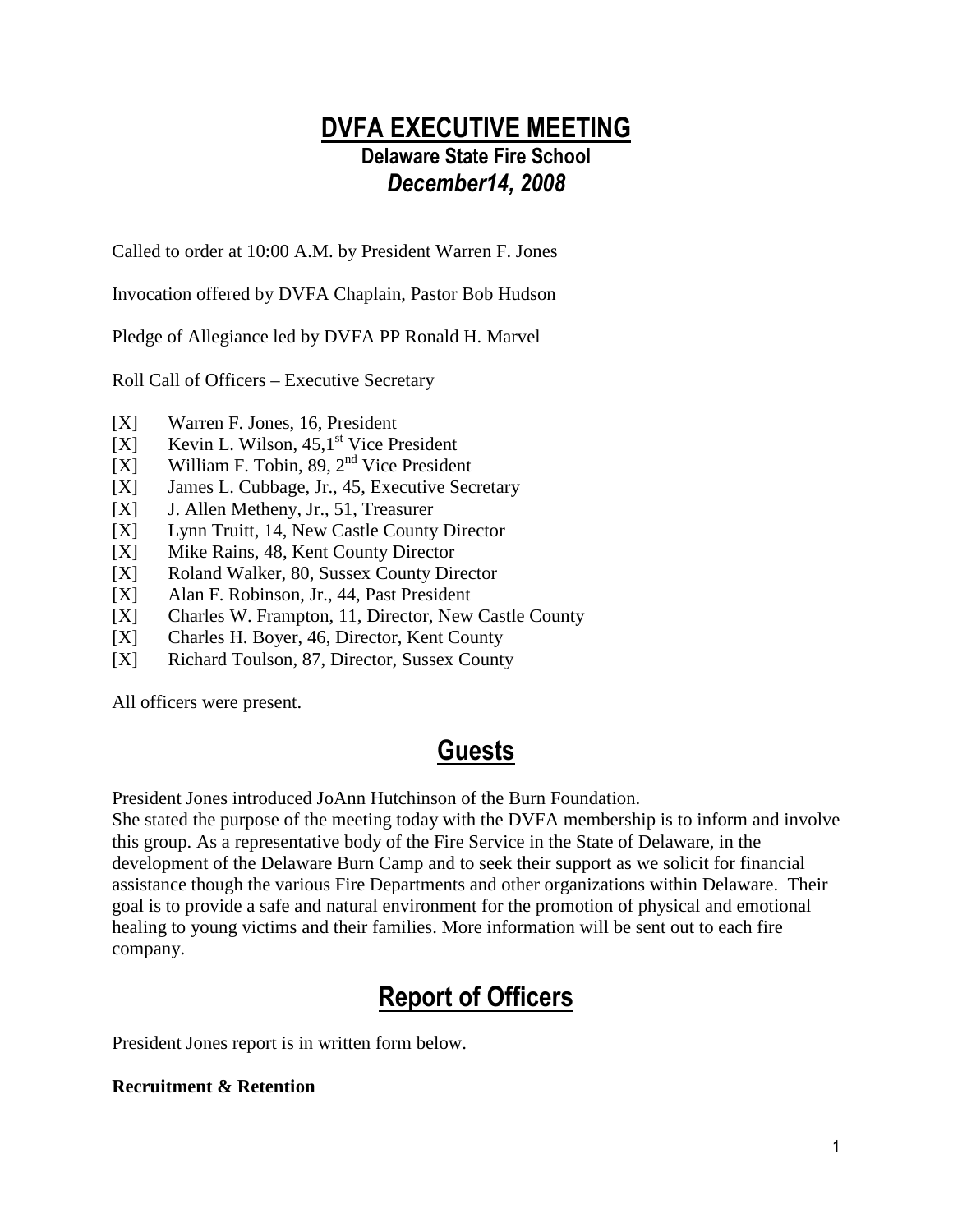Bringing new people into our service and keeping the ones we have is my priority for this year. I have two completely new committees, one Recruitment and one Retention. They are made up mostly of members of the LADVFA because no one else volunteered. When we sent out the committee request we had 12 companies out of 61 who sent them back and one of those was the City of Wilmington. So I asked Carol for some ladies to serve on these committees. She gave them to me and I thank her and them. But, they need help. I am challenging all of you to find people to support these committees and work with these ladies.

State Health Care: One of the things I have spoken to Senator Ennis about is having legislation drawn up so our members could be eligible to join the State Health Care System if the so desire.

ROTC: I had a meeting this week with Dr. Stone of the Cape Henlopen School District and with Col. Eraley of their JROTC. I got started on this because of an article I read in the newspaper about them changing their high school form one school to series of academies. One of the academies is geared to public safety. Their goal is to offer career paths to the students who are not going to college. I have the express the idea of a partnership between the fire companies whose districts Cape serves, which would be Lewes, Milton and Rehoboth. My goal is to entice those students to join our fire companies. Once I have more information I will speak in more detail to those companies but I wanted to give you a heads up.

If this can be successful in Cape we could use it as a benchmark to get young people interested in our fire companies throughout our state.

#### **Legislators**

We have a lot of new legislators. I have asked the County Presidents to arrange breakfast or lunch with these new folks so we can meet them and explain to them our system and our priorities. If any of you know these new legislators please pass that information on to Vice President Bill Tobin.

**Communications**: We have started our communication program to keep you up to date on our happenings. If you are a leader of your fire department, a table officer of any association, or a past president of this association and you have not been receiving our emails please contact Vice President Kevin Wilson and give him you email address.

**Association Name Change:** At the conference it was recommend by President Marvel to change the association name from Delaware Volunteer Firemen's Association to Delaware Volunteer Firefighter's Association. I have appointed a committee to look at this and report back for a vote at the March Exe. Meeting. The committee is. Chairman Jim Monihan, Lewes – Frank King, Hartly – Jim Barlow – Wilm. Manor

**Parade:** We have applied and have been accepted to march in the Inaugural Parade. George Giles is the State Coordinator, Bob Sutton is the NCC Coordinator, Frank King is the Kent County Coordinator, and Patrick Miller is the Sussex Count Coordinator. Let me say that this is a once in a life time event and to have Joe Biden go in a Vice President of the United States of America is certainly an honor for the DVFA.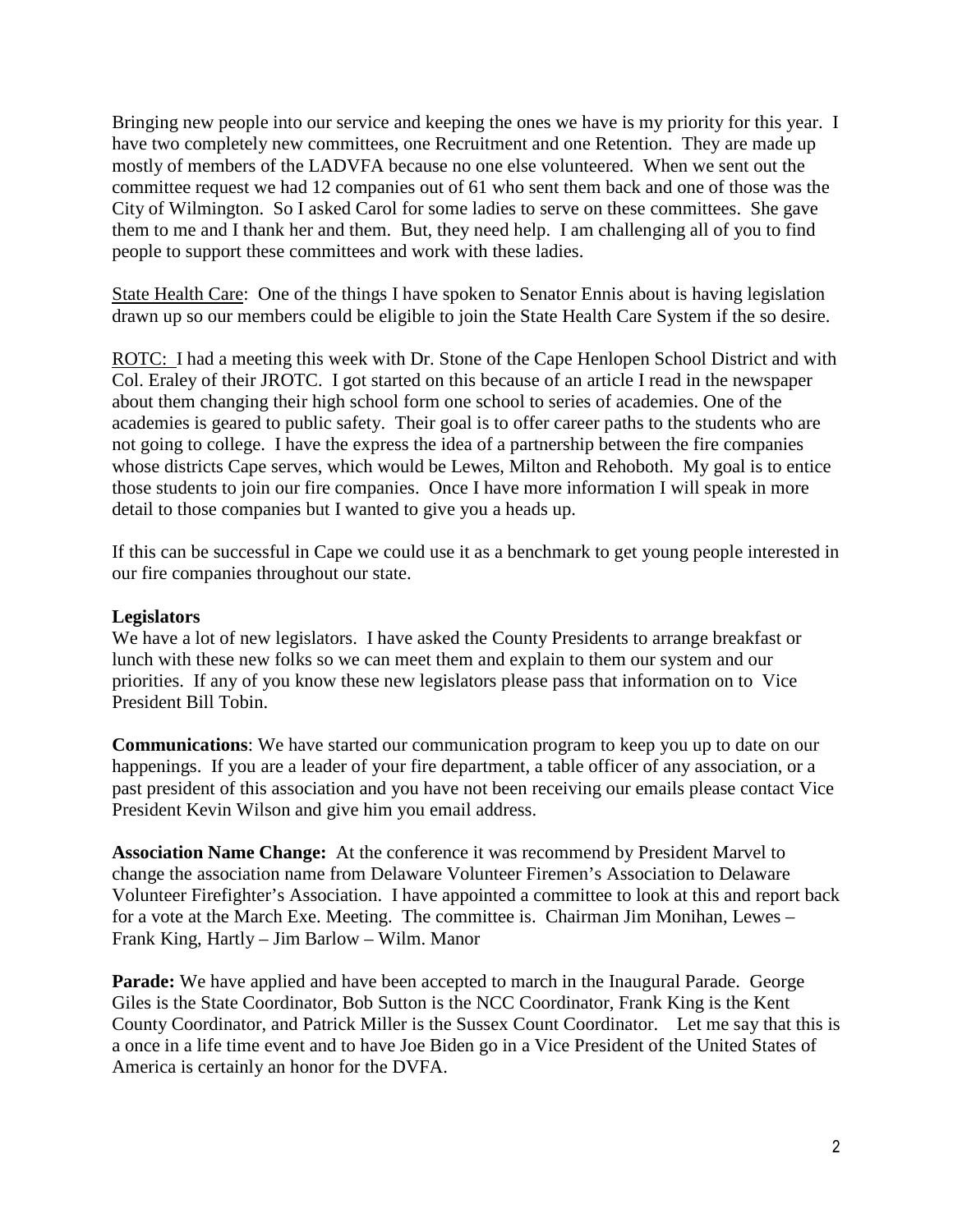Since **George** has to leave to attend Elsmere's Christmas Parade I am going to ask him to give his report now.

#### **News Journal Article**

I have read the article as you all have and I found it to be very misleading to say the lease. We intend to answer the article through a Delaware Voice column in the very short future, as soon as I have some information to address some parts of the article. I am asking the fire service of the State of Delaware to let us do the answering.

Now let me explain why. It was the recommendation of our public relations person. His thought was that since this was a global issue involving the whole state it would be better to have one voice. Then to have 60 fire companies sending in letters to the News Journal. We are not here to tell you want you can and cannot do. We are here to recommend and to help you and we are here to be your voice to government.

Speaking of Government, some of you may have received calls from your legislators. If you want us to help you with those calls please let us know.

Initially I was upset and started to put together a response based on my emotions and not my reasoning. I was lashing out because he was attacking us. I was up to 1000 words and wasn't half way through. I took a look and what I was typing and realized that I sounded just like them. I am very familiar with column inches and I knew no newspaper would print all those words. My thoughts were do I stoop to their level or am I better than that.

But I wanted the people and the politicians of Delaware to know that their facts were wrong and that they didn't tell the whole story. They didn't say that on the Snuff Mill Road fire that Hockessin's first truck was on the road in 2 minutes and that because of our response plans that a Talleyville Engine was actually on the scene first. They didn't say that on the Christiana Fire it was in the middle of a snow storm and that a Engine 82 from Aetna was on the scene two minutes before the article said. And that Millville was dispatched for a smoke investigation in the snow as well.

That the fire service is not like any other non-profit. That when it comes to money we are frugal, we do make good business decisions, we do invest and we do save. They didn't talk about our debt or our liabilities. That when a set of firefighter's gear cost \$3000.00 and should be replaced every 10 years, or a breathing apparatus is \$4000.00, and ambulance is 150,000.00, a pumper is 500,000, a rescue 800,000 and a ladder truck 900,000, a million dollars in our business is not a lot of money to have in the bank.

The problem is that I can't say all of that and keep it to a reasonable length to have it printed.

Here is my idea. I am going to put together all that data, once I have it, and put the full report on our website.

And then I would like to type a personal column to the people of Delaware. In that column I am going to reassure them that if their house is on fire or if they need an ambulance we will be there.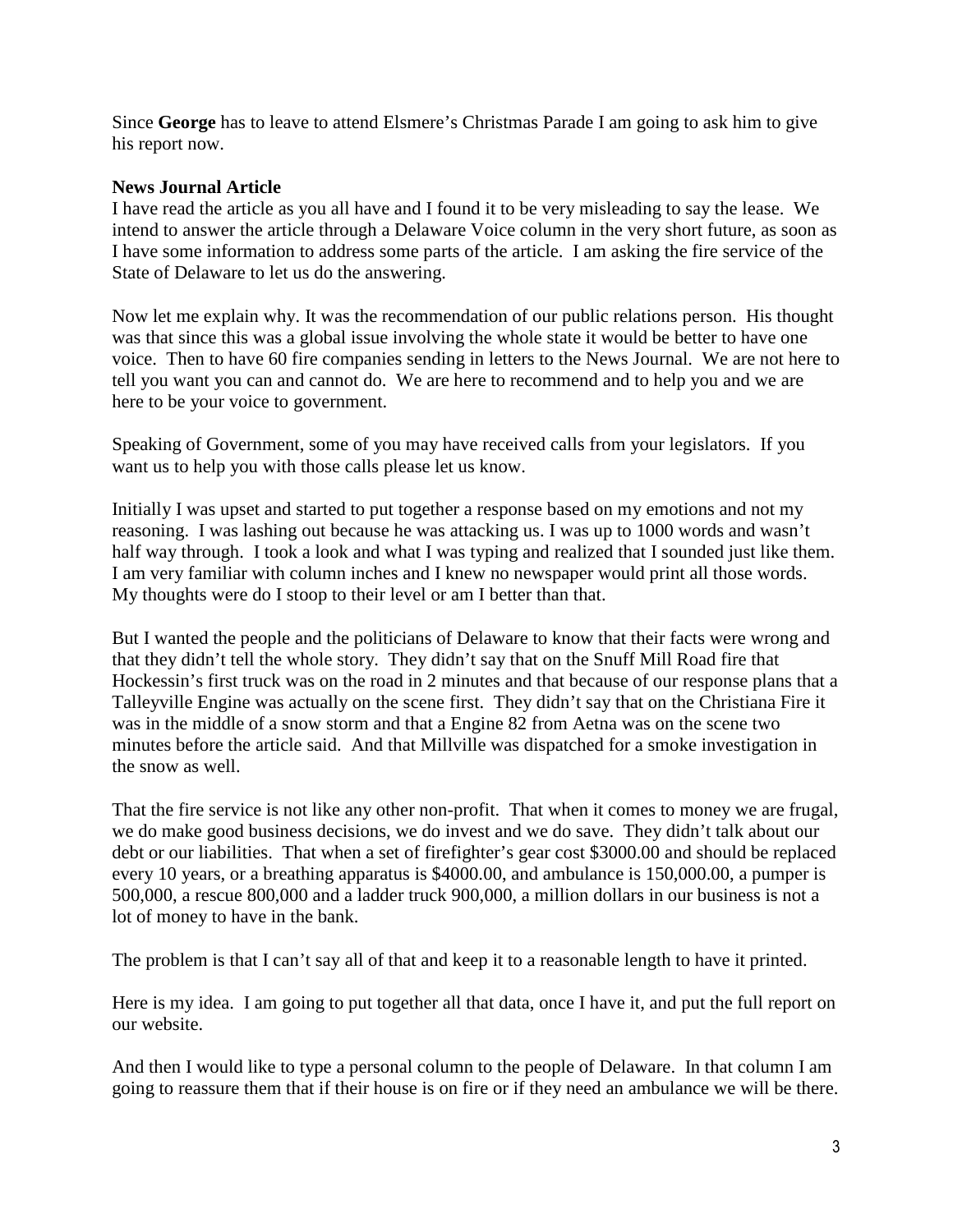I am going to tell them that the people of the Delaware Volunteer Fire Service are their friends and neighbors. They are good people who live, work and raise their kids in their communities. That we do the best job with the people we have. That we have accounted with our shortages of people with special response plans and that more time than not the closest ambulance or fire truck will be there.

I am going to tell them that the News Journal article was wrong. Their numbers just don't add up. I am going to tell them it is good business practice to invest and save money. That a million dollars is not a lot of money when you have the expenses we have. I am going to ask them to please continue to support your fire companies we are the best investment they have.

I am going to say right now in New Castle County that the taxes paid to support the volunteer fire service cost every citizen \$29.00 but if we went to a system like Montgomery County as the News Journal suggested it would cost every citizen \$204.00 based on the figures in the story.

I am going to tell them to go to our website and see the correct information and to contact me via email. I will answer their questions

I am going to say that yes we have problems but that we face these problems every day and we are working to solve the problems.

I am going to tell them the good things that we do for our communities, the fact that child injuries and deaths from fire have dramatically decreased, that our poster and essay programs have contributed to that fact, that we handed out thousands of free smoke detectors through Wake up Delaware, that the Risk Watch program is in hundreds of class rooms and it is not just to save our children from fire but for other child hood injuries as well.

Then I am going to talk about today's economy and how our country is in hard times and that we as American's need to pull up our boot straps and work together to solve these problems and

Then I am going to ask them to join us. To become a part of the greatest institution known to mankind. That we don't' care your race, your creed, your gender, your age, or your religion. We don't care if you are a laborer who digs ditches or weather you wear \$300.00 suits to work. We will take you all!

That is the kind of column I want to write and I want to put together some type of communications either a personal contact or written communications with our legislators.

The bottom line is, now more than ever, we need to work together and show a united front. We need to control our egos and our emotions. While our first thought is to strike out at the New Journal that printed this, we need to remember there are 60 of us in this boat together.

After this blows over, if this blows over, we need to get together to improve our service. We owe it to the citizens we protect to make our service better and to answer the questions that these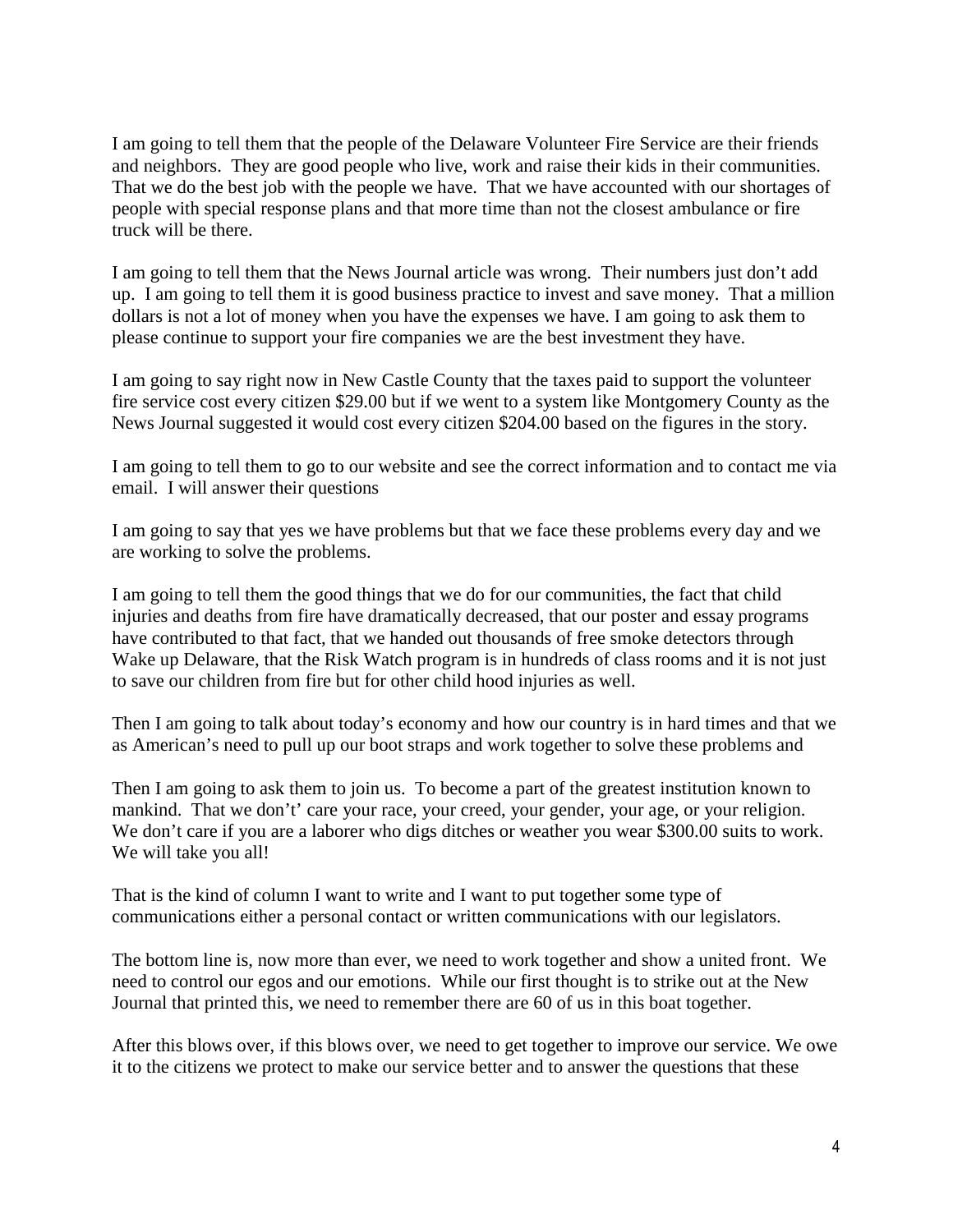article raised. How do we make our response times better? How do we get more people in our service?

The decisions we make in the next few months will dramatically affect the autonomy and viability of the volunteer fire service we all love so much. It will take change. It will take compromise. It will take commitment. I am asking for your support.

The DVFA, the commission, and all the leaders of all the associations were already planning on having a summit on January 25 to try to do some strategic planning. We put this together in September, long before we read these articles.

When we are done with our summit, I am sure we will have a lot better feel of the fallout from these articles.

Once we do, we will call for a meeting of the Chiefs and Presidents. We will talk about our thoughts, our ideas, and our future.

There was one last thing that the News Journal didn't say and I think needs to be said.

Thank you. Thank you for getting out of bed at 2:00 in the morning, to help someone in need. Thank you for getting your fire apparatus and ambulances on the street to serve the citizens of Delaware. Thank you, ladies, for running the chicken dinners, breakfasts, and craft shows. Thank you for supporting your fire companies. Thank you all for being who you are and what you do!

Warren received applause. Lynn Rogers made a comment that the public appears to be behind the fire service even after the article.

A motion will be made under the proper order of business about a response to the News Journal.

**First Vice President Wilson** reported his meeting attendance and mileage was submitted to the Executive Secretary. He then stated the webpage is still a work in progress. He is currently looking into adding an Antique section. It was discussed at the last webpage meeting about adding a "Hot Shots" section, however after much discussion it will not be able to be done. He asked that everyone take a look at the webpage and if you happen to notice any errors to please let a committee member know.

He then wished everyone a very happy and safe Holiday. Thank you again for all of your support.

**Second Vice President Tobin** stated his report was submitted in written form to the Executive Secretary.

**Treasurer Metheny's report** is in written form below.

Fellow Officers' Delegates, Alternates, Members, and Guests, It gives me great pleasure to present the attached Treasurer's Report for the period September 1, 2008 through December 9,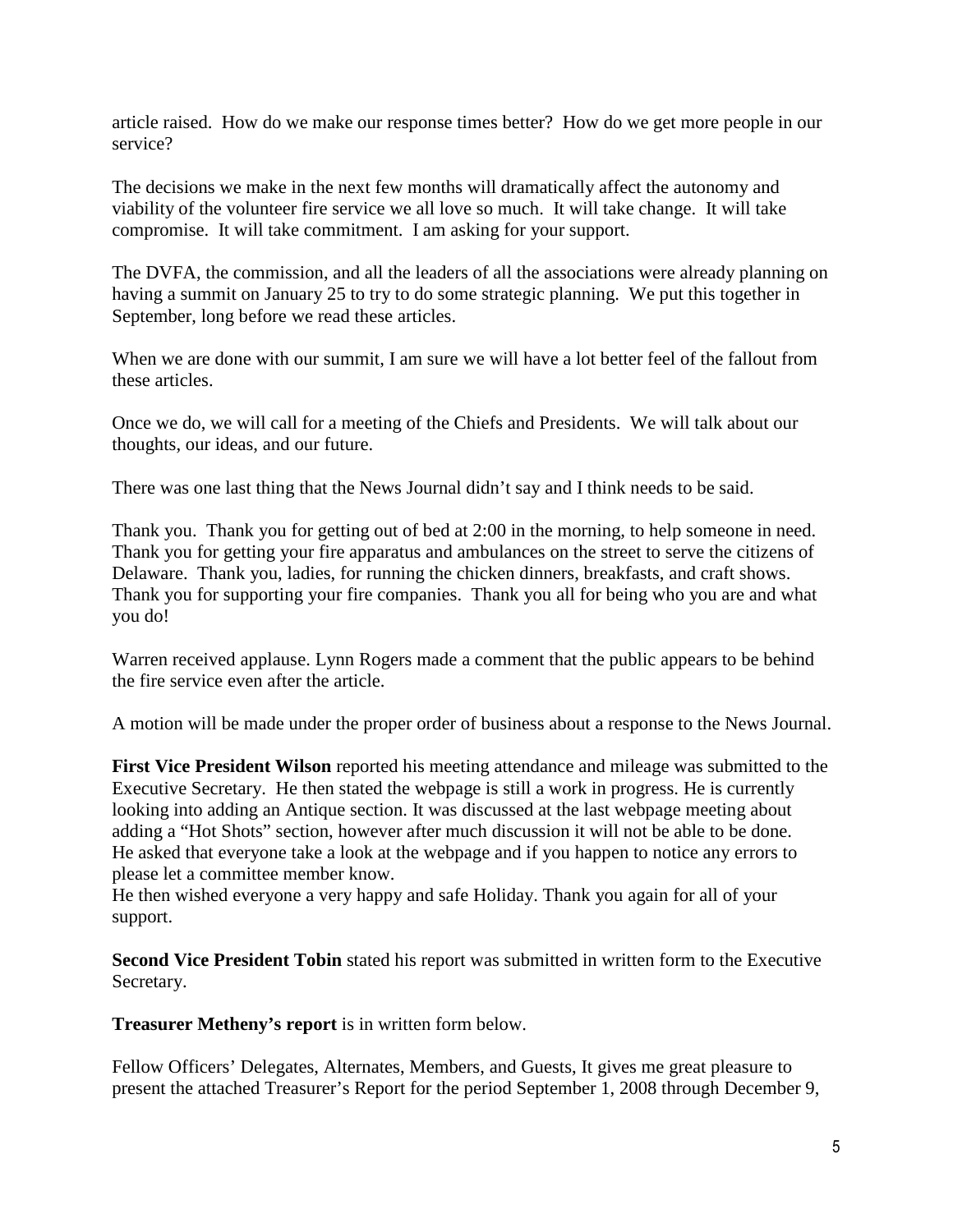2008. This report includes both the DVFA Operations and the Conference Accounts. You will not the reports look different than in the past. This is due to me using new software program for our accounting records. This change was based on a recommendation from out CPA firm.

All of you should have received your pension packets now. Remember all of your paperwork and money is due to me by February 15, 2009 or face a \$100.00 per day penalty if it is late. If anyone has any questions please see me. On behalf of Barbara and myself, Have a Merry Christmas and a Happy and Safe New Year.

J. Allen Metheny, Sr. Treasurer

**Executive Secretary Cubbage** has prepared and carried out the required duties and functions of the office since the last Executive Committee Meeting.

I have attended a Meeting with Governor Minner's Staff and numerous meetings with other state agency officials and Elected Officials, DEMA, three DHSTPWG meetings, two SFPC meetings, two DVFA Officer's meetings, three 800 MHz meetings, Homeland Security Meeting, DEMSOC Meeting, MISC meeting, two SIEC Meetings, NIMS meeting, DIAC Governance Meeting, two RMAT meetings, Railway Meeting, Web Page Comm. Meeting, Five County Fireman's Assoc Meetings, and two Conference Comm. Meetings.

I also attended , the HJR #23 Bill Signing, CFIS – Nationals Game, Washington, DC, VCOS Seminar – Clearwater Beach, FL, Delaware Chapter IAAI meeting, and viewings of Mary Jane Sharp and John L. Mitchell, Sr.

During the months of September, October and November the position devoted 492.0 hours and traveled 1756 miles to support the Association.

Executive Secretary's Misc. Items:

• Congratulations to the Odessa Fire Co on being awarded \$73,308 for operations and safety in round 12 of the USFA AFG FY-08 program.

**Delaware Fire Service News – Tom Mitten** reported the publications of the Fire Service news should be out in a week or so. Thank you again for your support of the paper and we are always looking for different opinions, and ideas. Please e-mail fireservicenews@comcast.net

#### *Motion by Rich Perillo to accept the Officers Reports and spread them upon the minutes Seconded by Jasper Lakey. Motion Carried*

DVFA Public Relations David L. Bonar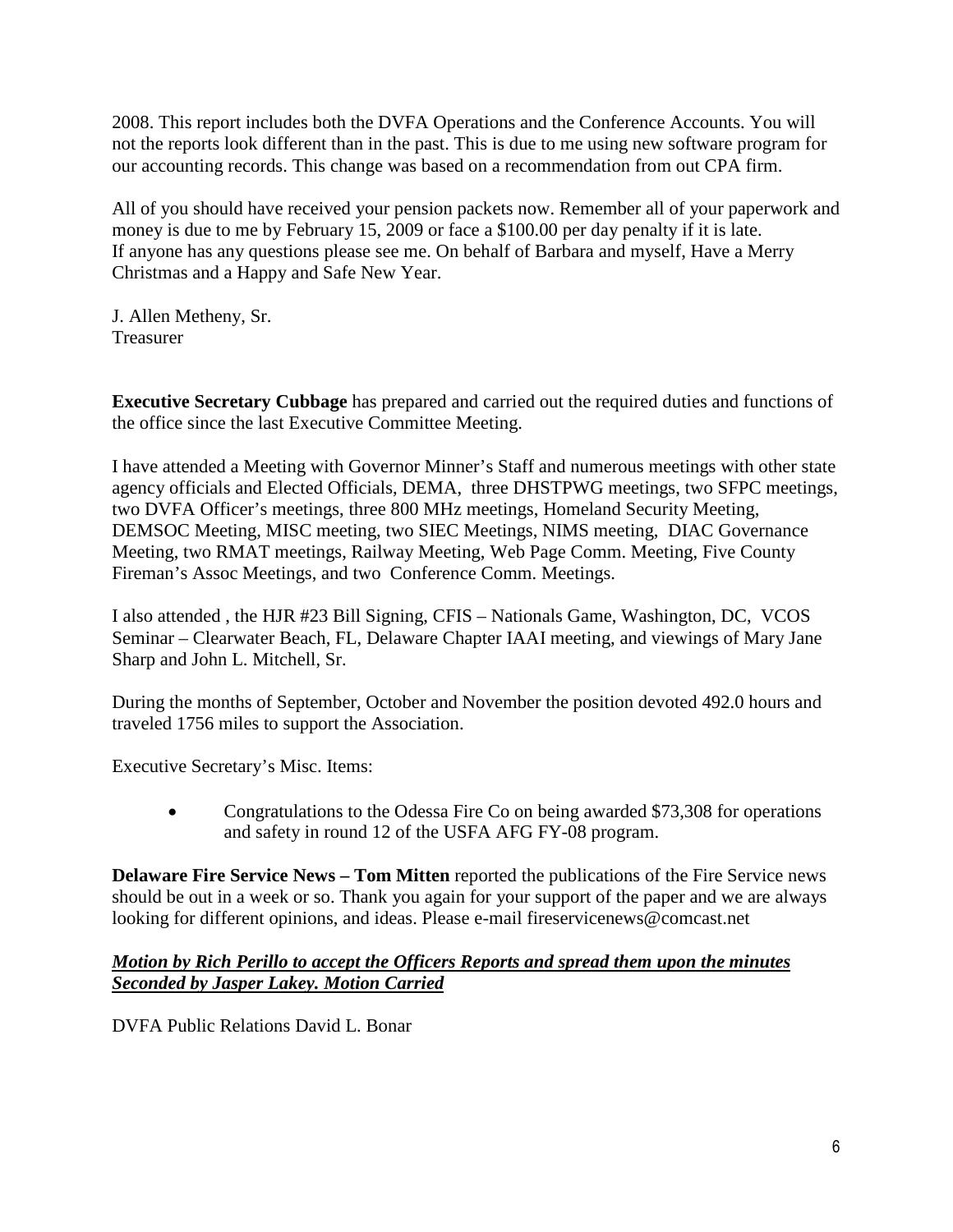## Committee Reports

1. State Fire Prevention Commission – Chairman Marvin C. Sharp (Report Coming.)

### **2. Advisory to State Fire Marshal –Grover P. Ingle (Asked for report)**

Reported that the ICC in September voted to make it a requirement in the 2009 IBC code to have residential sprinklers installed in all one and two family dwellings. It will become effective in the year 2011 provided that the local jurisdictions adopt the 2009 IBC. The Homebuilder's Association is opposed and has filed an appeal with the ICC appeals board. A hearing was held on Thursday, December 11, 2008 by the appeals board and they upheld the decision of the ICC code council from September. The ICC board of Director's will now hear the appeal on Friday, December 19, 2008. It will be an uphill battle with the Homebuilder's as they are not opposed to sprinkler's just opposed to making residential sprinkler's mandatory. The Homebuilders have already used the data in an NFPA report to build their case. I will advise the Commission and the Fire Service as this issue progresses as the main issue is fire fighter safety.

- 3. Advisory to DSFS –Robert P. Newman-
	- Status Trainer/ Educator III Position- position posted, waiting on list from personnel.
	- Kent County Fire Chiefs Meeting- Certification presentation- if adopted will change delivery of programs and expect an increase in program requests.
	- Year End Progress report-2008 class numbers overall are down.
	- Recommendations forwarded to OMB on 7% and 15% reductions-could impact service.
	- Structural review of the Structural Building Scheduled –Baker Ingram  $\&$ Associates-\$13,000.00
	- New NFA program January 10-11, "Promoting Fire Prevention within Your Community"
	- Conducted the Brigade Certification Program (1081)- good evaluations-31 students
	- Protocols for 2009- presentation and tests are completed –January 2009 all EMT-B's are required to complete the new protocols by June 30, 2009. Protocals are included in the 24 hour refresher and EMT-B course, for in-service class contact Jerry Brennan.
	- New pump house Construction in progress.
- 4. Archives Charles Emerson There is currently a problem with the Plate making for the hallway. The company has seemed to lose the list 2 times, and another company is coming on board. The Fire museum in Wilmington will close in February and all items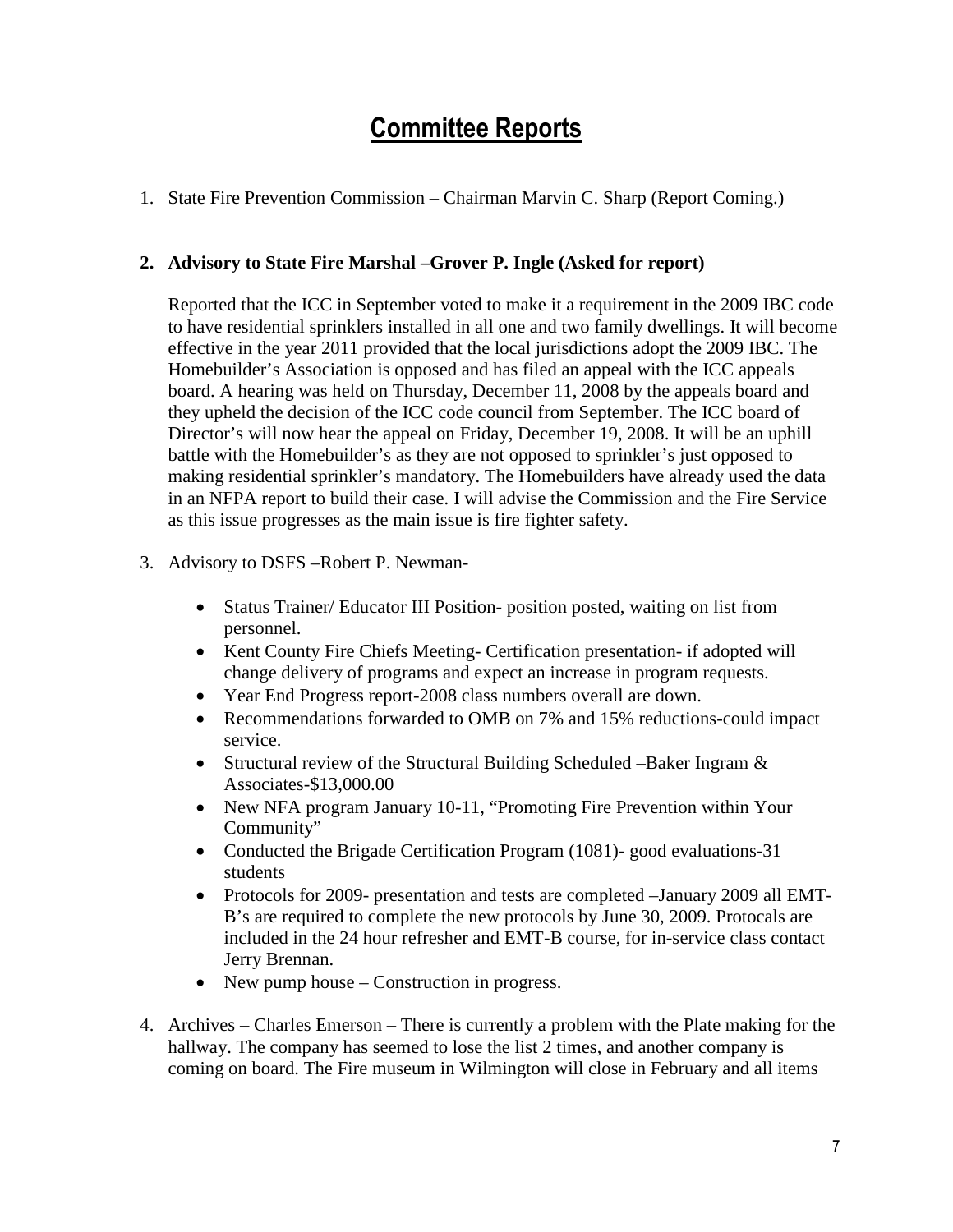borrowed will be returned. A motion will be made under the proper order of business to order a new plaque for the hallway with money already in the budget.

- 5. DVFA Conference– Tom D'Alessandro reported the Conference dates for 2009 are September 12-19. There have been revisions to the Alcohol policy as well as the vendor lease agreements. The scholarships will no longer be recognized at the conference, however will be recognized after the March Exec. Comm. Mtg. This change was made do to the students and their families not being able to make it on a weekday. The committee is also working on different seminars this year and hope to have a few town hall meetings during the conference. Bids are currently being sent out for the parade judges and mens golf. The next committee meeting will be February 23 at 7pm at the Sheraton Hotel in Dover, all are welcome. Thank you to the Conference Committee they make the conference possible.
- 6. FEMA Grant (Wake up De) Tom Mitten- 10 members in attendance, including 1 new, Dave Voss, 4/24 (also on Life Safety).

We recapped the Fall 2008 distribution event and discussed inventory issues for winter season. Also reported on Fire Prevention Week event held in Rodney Square on October 9th...very successful.

"Fire Safety Minute" has been airing statewide since October. New message each month: October - Home Escape Plan;

November - Kitchen Fire Safety;

December - Holiday Lights & Candles;

January - Home heating / CO detectors.

Other topics in development, keeping them seasonal whenever possible. We welcome topic suggestions and/or writeups, along with additional "voices," and invite them to contact us to express interest.

Safe-T-Bear DVD translation to Spanish - getting underway. Need to get translation service, also include Hispanic fire service folks to assure message is correct and in proper context.

CO detector pilot program - has fallen behind but will ramp up in early 2009, to coincide with heating season and January FSM message. NCC program to partner with county libraries. Other pilot ideas discussed and encouraged.

Purchase Order procedure implemented and working well.

Approaching 100,000 smoke detector milestone, sometime in 2009. Plan to create an event around this accomplishment. Expect support from BRK/First Alert for event.

Targeting "value added" item for next grant application - looking at proper numbering of homes and promoting residential sprinklers as two causes we could get behind and support.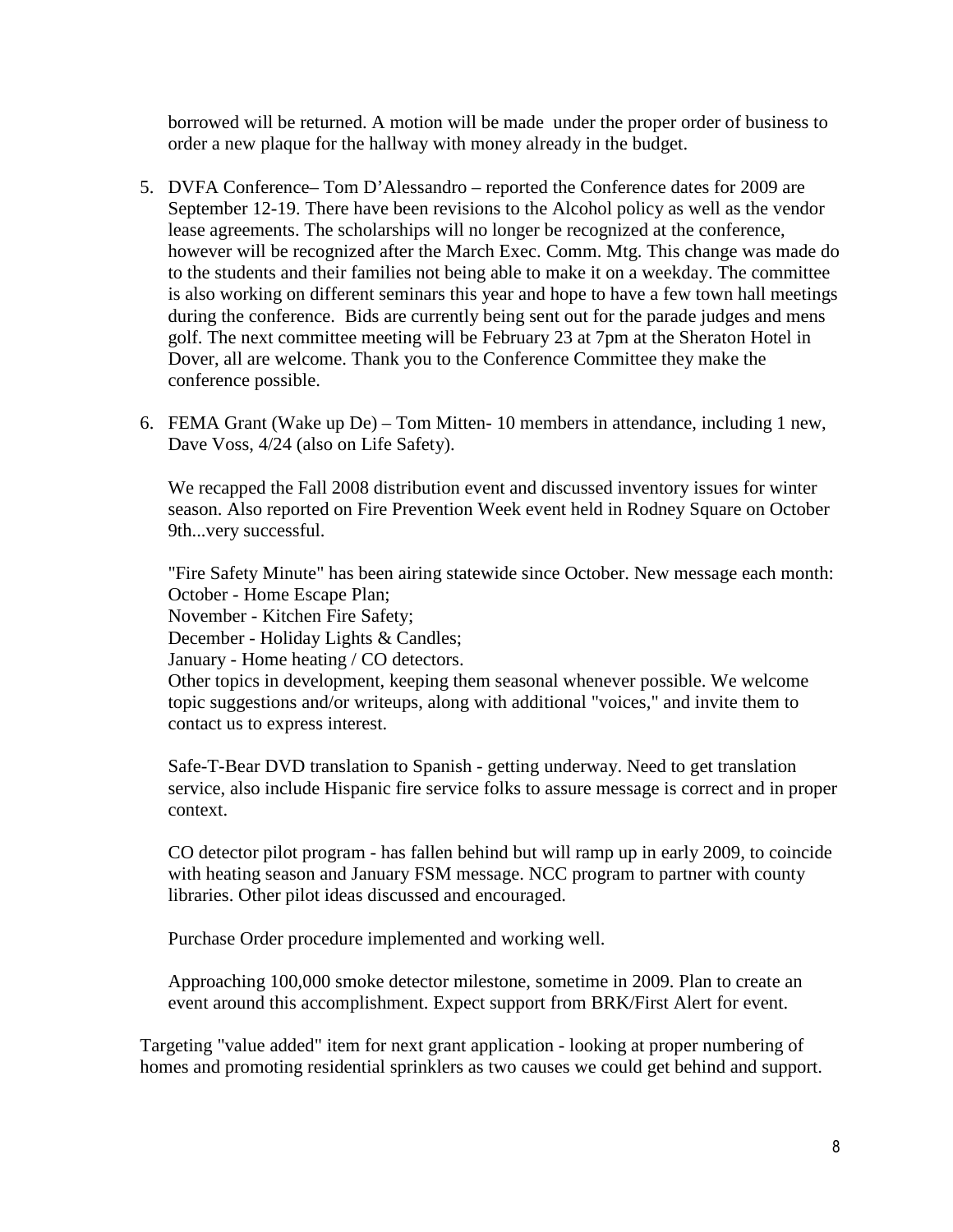- 7. Life Safety Guy Hudson the poster and essay winners are being presented after the meeting today. Everyone is invited to stay. The Fire prevention packet is currently available on the webpage. All information is due to Guy Hudson on January  $31<sup>st</sup>$ , to his address on the bottom of the form.
- 8. Out of State Coordinators Steve Austin- Reported 10 out of 11 committee members were present. 2 day CFSI Dinner and Seminars April 1, 2 with Dinner held April 2nd. Working on room block for DVFA at Hilton Washington Delaware Night at the FDIC Friday April 3rd. The Fire Caucus has asked President – Elect Obama Vice President Elect Biden will also be invited. Sen. Biden's seat will open up and the caucus is looking for a replacement. Sen. McCain will attain his seat also. Steve, also reported on the Foundation thanking everyone for their contributions at conference as well as individual donations. Men raised approx 1,800 and ladies raised about 1,000.
- 9. Sunshine & Visitation Bob Powell reported Ed Barlow couldn't make it today as he has feeling ill.

Recognition of Past Presidents  $-1<sup>st</sup>$  Vice President Wilson

- [X] Clarence Schwatka, 26, 1964
- [ ] Emanuel J. Harkins, 14, 1967
- [X] Roland Neeman, 48, 1968
- [X] Arthur I. Guessford, 24, 1973
- [X] E. James Monihan, 82, 1978
- [X] Raymond H. McCall, 3, 6 & 12, 1979
- [ ] Richard E. Ennis, 44, 1980
- [X] John E. Bare, Sr., 76, 1981
- [X] William G. Walton, Sr. 16, 1982
- [X] Lawrence Mergenthaler, 21, 1985
- [ ] Thomas V. Baker, Sr., 57, 1986
- [ ] Robert Sweetman, 7, 8 & 9, 1988
- [X] M. Frank King, 51, 1989
- [ ] Walton A. Johnson, Jr., 76, 1990
- [ ] Edwin S. Barlow, 20, 1991
- [X] Elmer B. Steele, 81, 1993
- [ ] Harry E. Warner, Jr., 25, 1994
- [X] J. Allen Metheny, 51, 1995
- [X] Lynn J. Rogers, 85, 1996
- [X] Joseph W. Hojnicki, Sr., 22, 1997
- [ ] Michael H. Vincent, 87, 1999
- [X] Stephen P. Austin, 7, 8 & 9, 2000
- [X] James L. Cubbage, Jr., 45, 2001
- [ ] Dale A. Callaway, 85, 2002
- [X] Jasper H. Lakey, 15, 2003
- [X] Marvin C. Sharp, 42, 2004
- [X] Raymond T. Stevens, 88, 2005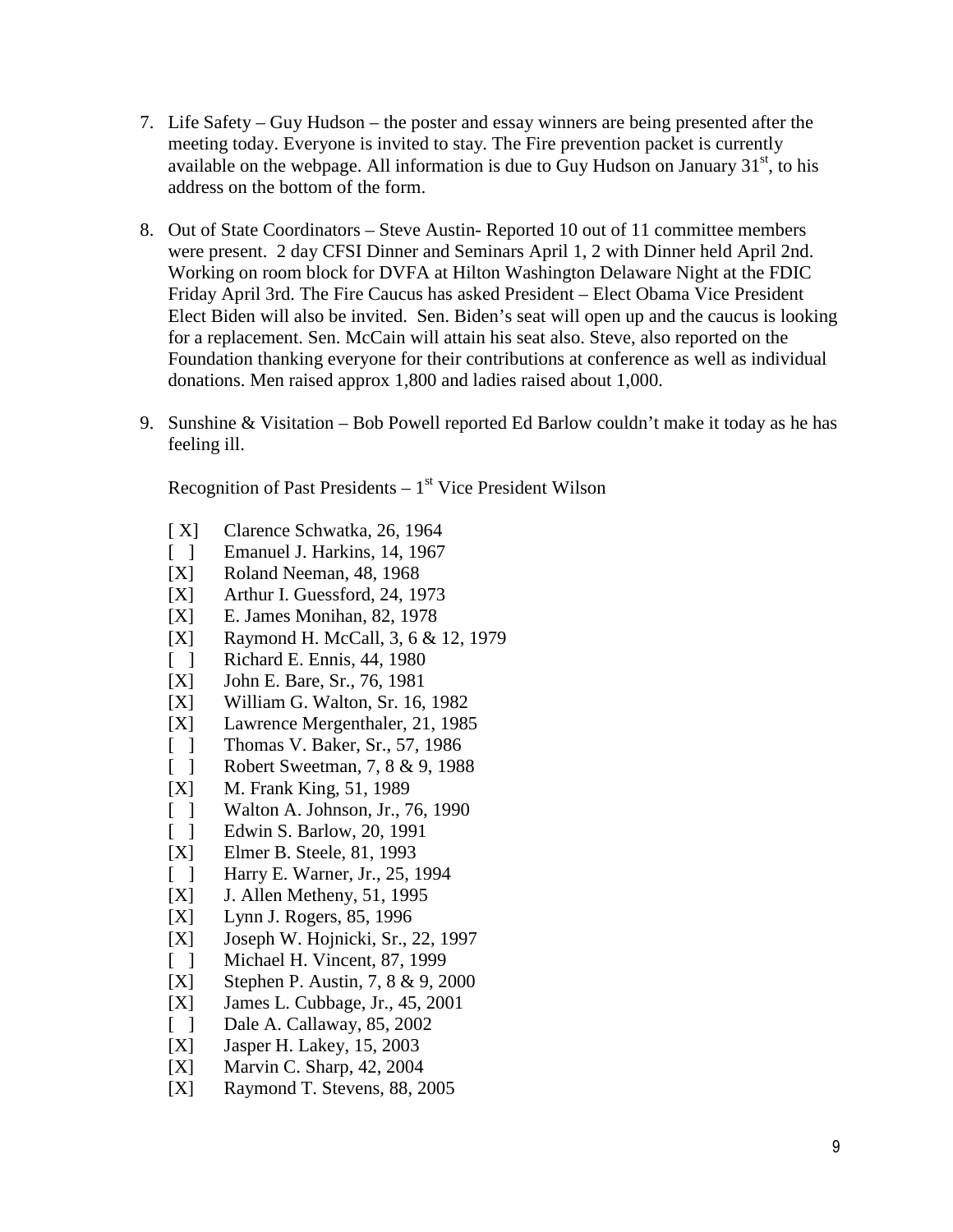- [X] Kennard L. Pyle, 4 & 24, 2006
- [X] Alan F. Robinson, Jr., 44, 2007
- [X] Ronald H. Marvel, 87, 2008

#### President Emeritus

- [X] Louis J. Amabili, 19
- [ ] C. Bryan Bennett, 87
- [ ] J. Benjamin Roy, Jr., 43
- [X] Bruce C. Ennis, 44
- [ ] Joseph R. Biden, Jr. US Senator

## Affiliated Organizations/ Agency Representatives

Ladies' Auxiliary: Carol Walton, President Brought greetings from the LADVFA and introduced the Ladies Officers present. Lorriane Madden 1VP, Janice Marvel 2<sup>nd</sup> Virginia Yeager Sec, JoAnne Catalino, Asst. Sec. Past Presidents Pat McCall and JoAnne Tulowitski. 3 County Presidents, Jackie Guzzo NC, Diane Severson KC, Karen Workman SC. She wished everyone a very happy Holiday.

State Fire Chiefs: John P. Fox, President Discussed the SB 24 and PP Marvel will make a motion under the proper order of business.

State Fire Police: Robert G. Stineman, President Stated their next meeting will be help February  $10<sup>th</sup>$  at South Bowers. Also stated for the past 2 years they have been asking for standardized ID cards. They have received the supplies and will make them themselves, and should be put to bed in the next few months. He wished everyone a Merry Christmas and Happy New Year.

State Ambulance Association: Charles Evans, Jr., President

## **Communications**

The following (13) thirteen communications were received and are summarized by the Executive Secretary:

- Letter from Dr. Ross Megargel in regards to a previous email.
- Letter from Dr. Jamie Rivera, Director of Public Health in regards to The Public Health Medical Emergency Plan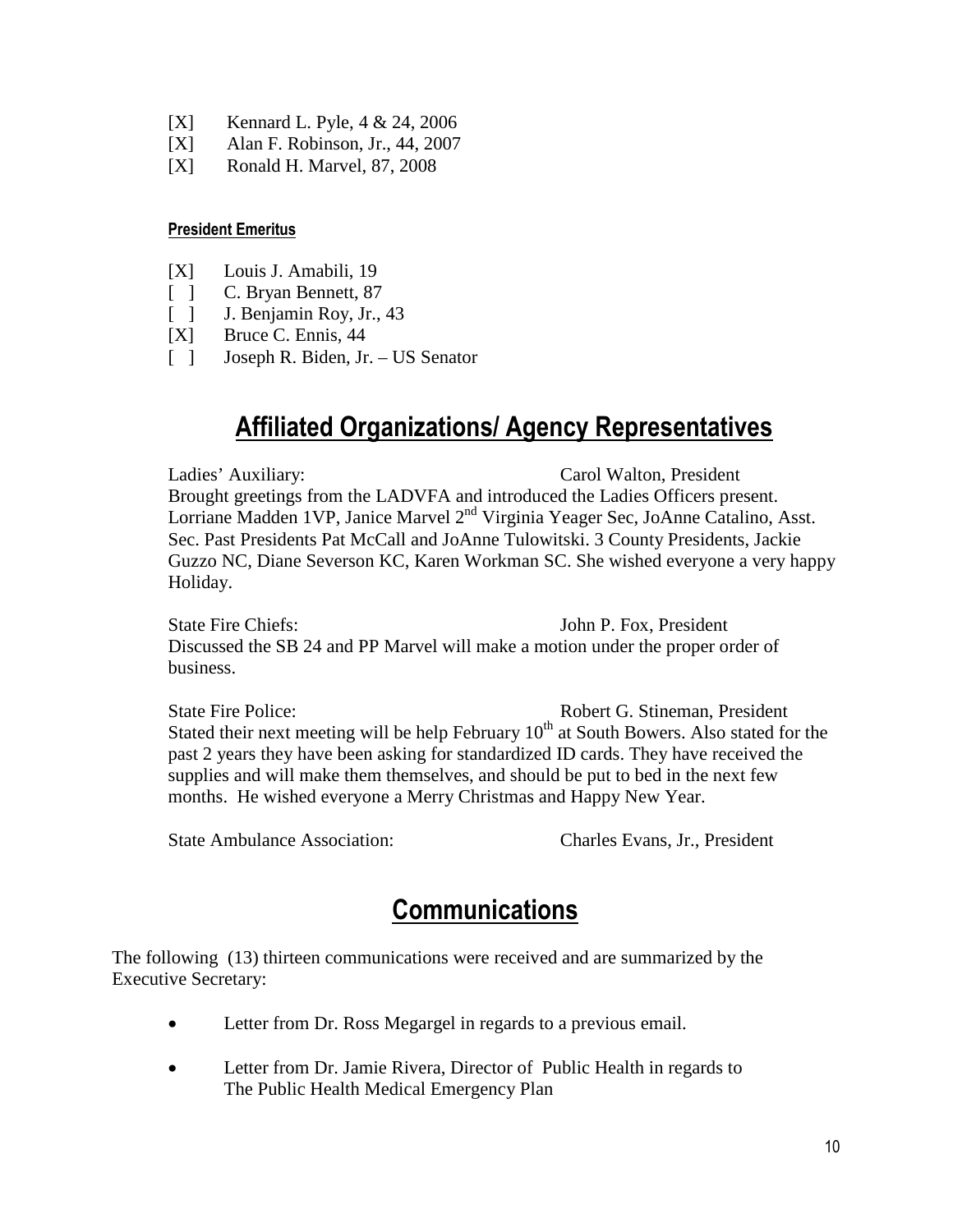- Letter from Glenn H. Luedtke, Director, Sussex County EMS thanking the DVFA including Paramedic Stephanie Callaway in the annual Memorial Service
- Letter from the LADVFA inviting the Officers to their Executive Meeting on November 3, 2008 at Cheswold
- Letter from Sec. Vincent P. Meconi, Delaware Health and Social Services in regards to a vacant in the Office of EMS
- Thank you letter from Sen. John Still thanking everyone for his Twenty years in the Delaware State Senate
- Thank You letter from the Family of John L. Mitchell, Sr.
- Letter from the DVFA Apparatus Standards Committee advising that had inspected and approved the new Tower 49, a 104ft 2006 Alexis ladder
- Five Christmas Cards have been received

# OLD BUSINESS

None to report.

## NEW BUSINESS

*Motion by Ron Marvel to accept Senator Bruce Ennis's Proposal to allow the following emergency services officers in Delaware to use blue lights, in the performance of their duties, in their personal vehicles. The Chief, Deputy Chief, Assistant Chief, the Chief Engineer, and Duly Sworn Fire Policemen, and to allow all Delaware Volunteer Emergency service personal to have Wig Wag headlights. Seconded by Rich Perillo, Motion Carried*

*Motion by Tom DiCristofaroto take out a full page article in the News Journal response. Seconded by Bob Stineman. Motion Carried.* 

Mike Rush Stated his support for Warren however with the fire service hurting financially he thinks anything would be better than taking out the full page article.

Steve Austin Recommended taking out the DE Voice column in addition to the full page article.

*Motion by Charlie Framption for the DVFA go on record to support the Burn Camp, Seconded by Tom DiCristofaroto, Motion carried.*

*Motion by Charlie Emerson to purchase a new plaque for the Heroic fireman of the year*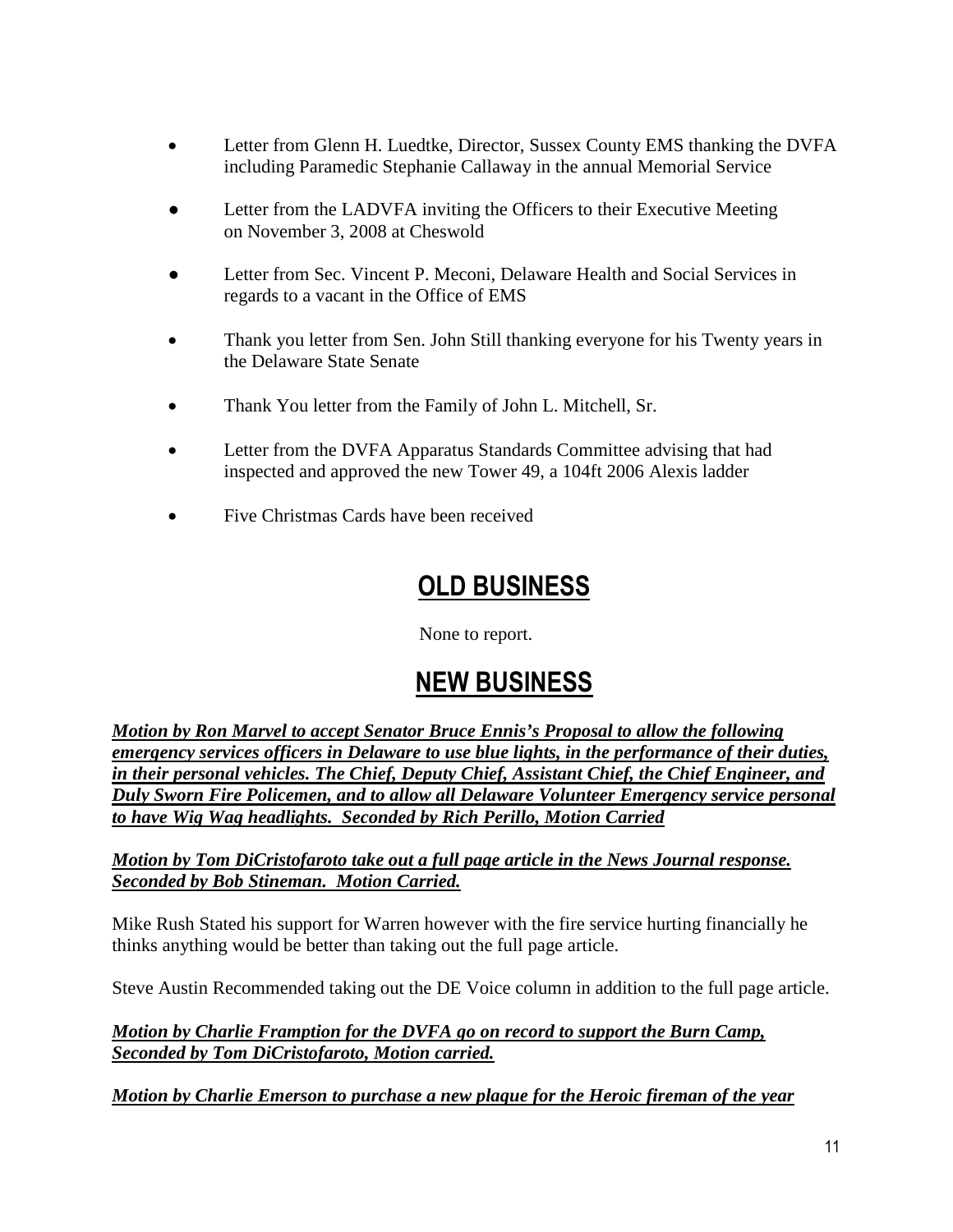### *for the amount of approx \$510.00 with money already in budget . Seconded by Jasper Lakey, Motion Carried.*

Lynn Rogers wanted to make a note about the name change of the Association that was discussed at the EXEC Meeting at the Conference. There was a yearlong research that took place years ago and if we could obtain that information it would be helpful. He also wanted to thank all the Senators and Rep for all they do.

Talked about Pro Board and how it needs to be voted on to see If it's what the fire Companies want to do. 1 year and a half ago 70% had no desire to have pro board testing. Lou Amabili was appointed to discuss this in the early 90's and is available for an extra step. The pro board is a Delaware Standard (not a done deal).

Bruce Ennis stated that he feels the Provisions of Firefighter 1 certification and EMS are open for public discussion however feels we over regulate ourselves with legislation. President Jones stated this is currently a draft and Commission Issue.

Lynn Rogers stated Legislatures will be tough this year and has a monumental task they have to do. Congratulate them for their help and don't hate them for doing what they have to do.

# PAYMENT OF BILLS

Treasurer Metheny read bills.

| <b>MELISSA KISER</b>             | P/R 08-18-08 - 08-30-08       | $-996.50$   |
|----------------------------------|-------------------------------|-------------|
| JAMES L. CUBBAGE, JR.            | <b>EXPENSE REIMB.</b>         | $-423.64$   |
| DELAWARE STATE FIRE SCHOOL       | ENVELPOES INV. 09-1143        | $-70.20$    |
| <b>CANNON FINANCIAL SERVICES</b> | <b>CONTRACT</b>               | $-712.29$   |
| AT&T                             | 800 FIRE LINE                 | $-23.71$    |
| JAMES L. CUBBAGE, JR.            | <b>P/R AUG 2008</b>           | $-3,139.15$ |
| <b>JEN MOR FLORIST</b>           | WREATH @ MONUMENT-CONFERENCE  | -52.99      |
| AT & T                           | 800 FIRE LINE                 | -23.73      |
| <b>MELISSA KISER</b>             | P/R 09-01-08 - 09-13-08       | $-1,157.44$ |
| <b>WILMINGTON TRUST</b>          | P/R TAXES SEPTEMBER 08        | $-2,029.74$ |
| DIVISION OF REVENUE              | P/R TAXES - JUL - SEPT '08    | -780.68     |
| <b>VERIZON</b>                   | <b>OFFICE PHONE</b>           | $-220.52$   |
| <b>VERNON INGRAM</b>             | OCT, NOV, DEC. 08 RENT        | $-1,275.00$ |
| WILMINGTON TRUST CO. VISA        | <b>VISA BILL</b>              | $-4,543.75$ |
| <b>MELISSA KISER</b>             | P/R 09-15-08 - 09-26-08       | $-987.19$   |
| <b>DUCK CREEK PRINTING</b>       | INVOICES 80645 - BUS. - CARDS | $-390.00$   |
| <b>COMCAST CABLEVISION</b>       | <b>OCTOBER 08 SERVICE</b>     | $-89.00$    |
| DAVID L. BONAR                   | SERVICES JUL, AUG, SEPT '08   | $-1,500.00$ |
| <b>STEVE AUSTIN</b>              | <b>POSTAGE</b>                | $-28.52$    |
| <b>M &amp; M TROPHIES</b>        | <b>AWARDS</b>                 | $-951.00$   |
| E. JAMES MONIHAN                 | REIMB.EXP. FALL MTG.          | $-100.31$   |
| <b>JOSTENS</b>                   | W JONES RING                  | -483.95     |
| JAMES L. CUBBAGE, JR.            | EXPENSE REIMB.                | $-376.90$   |
| JAMES L. CUBBAGE, JR.            | <b>P/R SEPT 2008</b>          | $-3.139.15$ |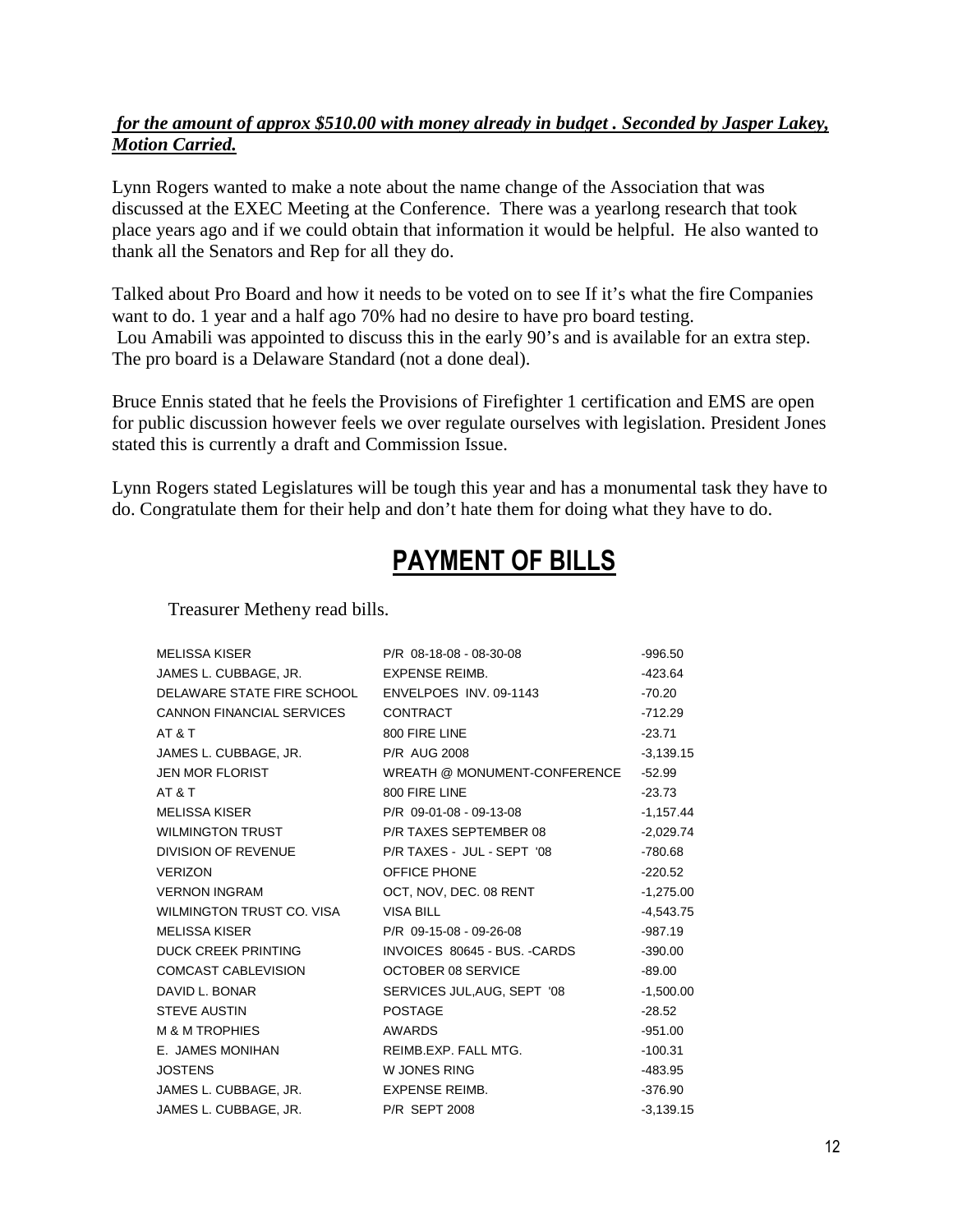| <b>M&amp;M TROPHIES</b>                  | PP BADGE & OFFICER POCKET BADGE        | $-133.00$   |           |
|------------------------------------------|----------------------------------------|-------------|-----------|
| RAYM OND F. BOOK &<br><b>ASSOCIATES</b>  | ANNUAL AUDIT                           | $-4,332.00$ |           |
| AT&T                                     | 800 FIRE LINE                          | $-23.51$    |           |
|                                          |                                        |             |           |
| DOVER ELECTRIC SUPPLY                    | 4200 SMOKE DETECTORS - INV. 1117382-01 |             | 13,986.00 |
| <b>TRI-STATE BATTERY</b>                 | BATTERIES FOR SMOKE DETECTORS          | $-2,373.12$ |           |
| TRI-STATE BATTERY                        | BATTERIES FOR SMOKE DETECTORS          | $-2,274.24$ |           |
| <b>MELISSA KISER</b>                     | $P/R$ 09-29-08 - 10-10-08              | -961.87     |           |
| COMCAST CABLEVISION                      | NOVEMBER 08 SERVICE                    | $-89.00$    |           |
| <b>VERIZON</b>                           | OFFICE PHONE                           | -196.65     |           |
| KISER CUSTODIAL SERVICE                  | OCT. CUSTOIDALSERVICE                  | $-75.00$    |           |
| WILMINGTON TRUST CO. VISA                | <b>VISA BILL</b>                       | -2,124.89   |           |
| SELECTIVE INSURANCE                      | <b>SURETY BOND</b>                     | -297.00     |           |
| MELISSA KISER                            | P/R 10-13-08 - 10-24-08                | -716.78     |           |
| STATE OF DELAWARE                        | SUBSCRIPTION SERVICES                  | $-275.00$   |           |
| <b>KENNETH MCMAHON</b>                   | <b>COMMITTEE MEETING</b>               | -889.56     |           |
| JAMES L. CUBBAGE JR.                     | <b>EXPENSE REIMB.</b>                  | -422.43     |           |
| <b>MELISSA KISER</b>                     | P/R 10-27-08 - 11-07-08                | -950.38     |           |
| JAMES L. CUBBAGE JR.                     | P/R OCTOBER 08                         | $-3,139.15$ |           |
| AT&T                                     | NOV. BILL                              | $-23.62$    |           |
| CANNON BUSINESS SOLUTIONS,               |                                        |             |           |
| <b>INC</b><br>CANNON BUSINESS SOLUTIONS. | INV. NO 4001462483                     | $-42.18$    |           |
| <b>INC</b>                               | INV. NO 4001335007                     | -169.68     |           |
| <b>HILL DESIGN GROUP</b>                 | DOOR HANGERS WUD                       | $-4,338.00$ |           |
| <b>CHAMPION ADVERTISING</b>              | INV. NO. 27650                         | -1,924.43   |           |
| DOVER POST                               | WUD ADS ACCT. 152321                   | $-4,639.00$ |           |
| HOLA DELAWARE LLC                        | WUD ADS INV. NO. 635                   | $-678.00$   |           |
| THE NEWS JOURNAL                         | WUD ADS                                | $-3,500.00$ |           |
| DOVER ELECTRIC SUPPLY                    | 2400 DETTECTORS INV. NO. 1119710       | $-7,992.00$ |           |
| TRI-STATE BATTERY                        | BATTERIES INV NO. 239739               | -416.12     |           |
| M.R. KISER                               | NOVEMBER CLEANING                      | $-100.00$   |           |
| <b>MELISSA KISER</b>                     | P/R 11-10-08 - 11-21-08                | $-1,030.19$ |           |
| <b>GUY HUDSON</b>                        | <b>CASH PRIZES</b>                     | $-2,350.00$ |           |
| COMCAST CABLEVISION                      | DECEMBER SERVICE                       | $-89.00$    |           |
| <b>VERIZON</b>                           | <b>OFFICE PHONE</b>                    | $-190.52$   |           |
| <b>KEVIN ZEIGLER</b>                     | RING-PP W. JOHNSON                     | -483.95     |           |
| WILMINGTON TRUST CO. VISA                | <b>VISA BILL</b>                       |             |           |
| JAMES L. CUBBAGE JR.                     | <b>EXPENSE REIMB.</b>                  | $-3,834.03$ |           |
|                                          |                                        | $-323.50$   |           |
| <b>WILMINGTON TRUST</b>                  | P/R TAXES-OCTOBER                      | $-1,957.52$ |           |
|                                          |                                        | 90,836.68   |           |
|                                          |                                        |             |           |
|                                          |                                        | 90,836.68   |           |
|                                          |                                        |             |           |
|                                          |                                        |             |           |
|                                          |                                        | 90,836.68   |           |

### *Motion by Tom D'Alessandro to pay the bills seconded by Jeff Dennison, Motion Carried*